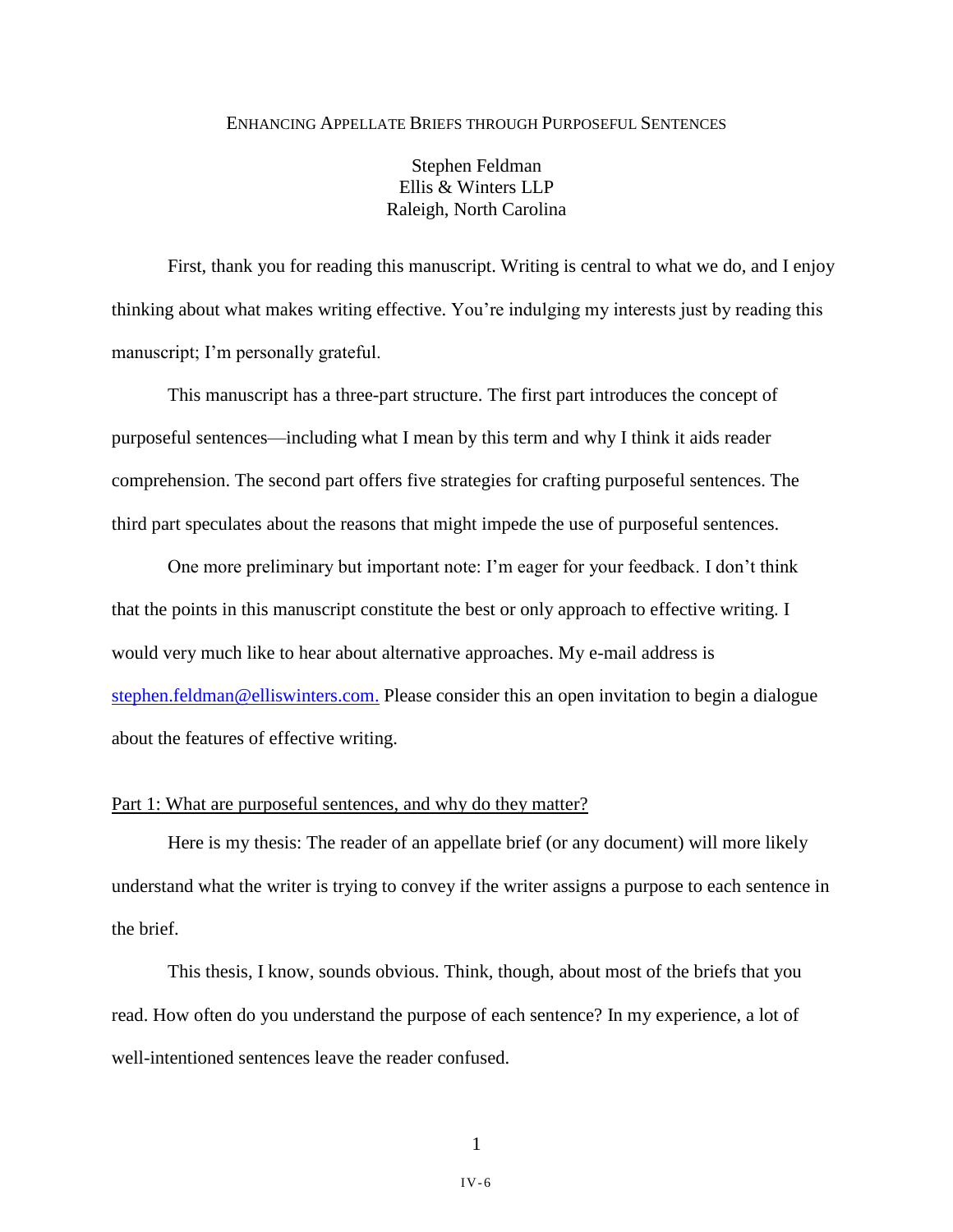Here are two examples to show the point. These examples are modified from actual appellate briefs.

#### Example No. 1

This is the first sentence in an appellate brief's fact section:

There are thirty-one (31) townhouses located at Wedgeworth Cliffs in Sangamon County, with each building comprised of three (3) townhouse units per building, for a total of ninety-three (93) townhouse units building during the period in and about 2004 through and including 2007 ("Wedgeworth Cliffs Townhouses").

This sentence has at least five concepts: (1) Wedgeworth Cliffs is a townhouse

development; (2) Wedgeworth Cliffs is located in Sangamon County; (3) Wedgeworth Cliffs has thirty-one townhouses; (4) Wedgeworth Cliffs has ninety-three townhouse units; and (5) these facts apply to the period 2004 through 2007. Which concept should the reader understand to be the most important? One? More than one? All of them?

The position of this sentence—again, it's the first sentence in the fact section—is significant. The reader wants to know, right off the bat, what the case is about. This case is about townhouses, probably, but that's as much as the reader can discern. A reader who can't tell what the case might be about after the first sentence probably won't be enthused to read the rest of the brief.

## Example No. 2

This is the first sentence in an appellate brief's argument section:

Faced with overwhelming evidence of its statutory violations, appellant Red Coach Inn mischaracterizes the facts in order to attack Judge Langfelder's multiple legal rulings.

Let's do the same exercise that we did with the first example. First, how many concepts did the writer put in this sentence? I count five: (1) Red Coach Inn's statutory violations;

2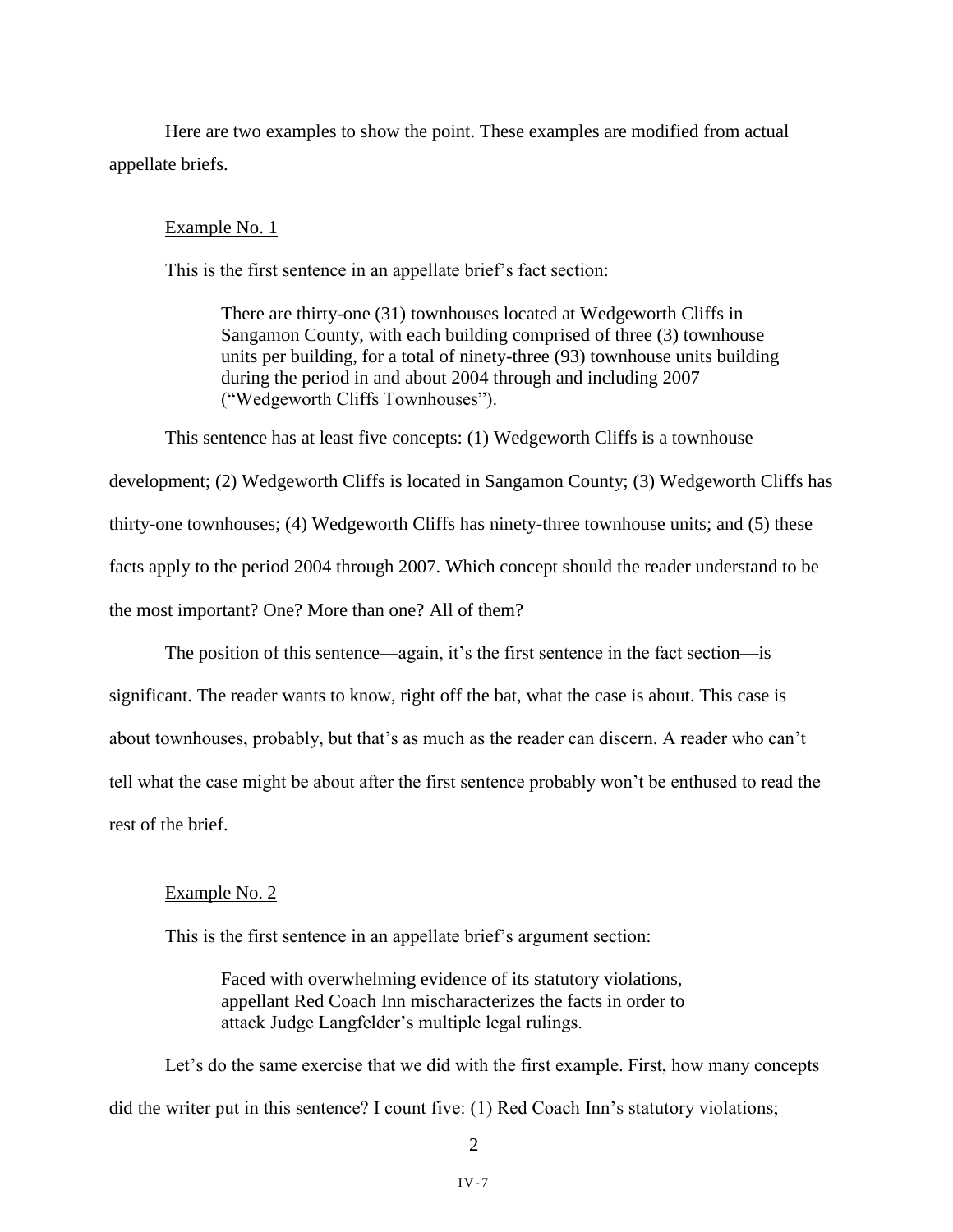(2) the particular evidence of those violations; (3) the quantum of evidence of those violations; (4) the mischaracterizations of the facts; or (5) Judge Langfelder's legal rulings.

This sentence, as the first sentence in the argument section, also has special importance. The reader expects this sentence to convey, or start to convey, the brief's central contentions. This is true even if the reader has already studied the questions presented and the facts. The writer, moreover, should not assume that the reader has carefully studied those sections. The reader might jump into the brief at the argument section.

My goal here is not to poo-poo these sentences as being "bad," but to suggest that, in each case, the writer could have done more to tell the reader what the reader was supposed to get out of each sentence. If the reader doesn't understand what's important in a brief, after all, the brief has not served its purpose.

\*\*\*

## Part 2: Five strategies for purposeful sentences

If you're still reading this manuscript, you might have bought into the idea that a reader wants to know the important point in each sentence. The next question: What can the writer do to help the reader understand the important point?

There might be a lot of good answers. I offer five ideas here.

## A. Utilize stress positions.

The best advice that I've read about how to aid reader comprehension comes from Duke University professor George Gopen. Professor Gopen preaches about the "reader expectation" model of writing.

According to Professor Gopen, empirical evidence shows that the reader understands the most important part of a sentence to be the concept that is conveyed immediately before a hard

3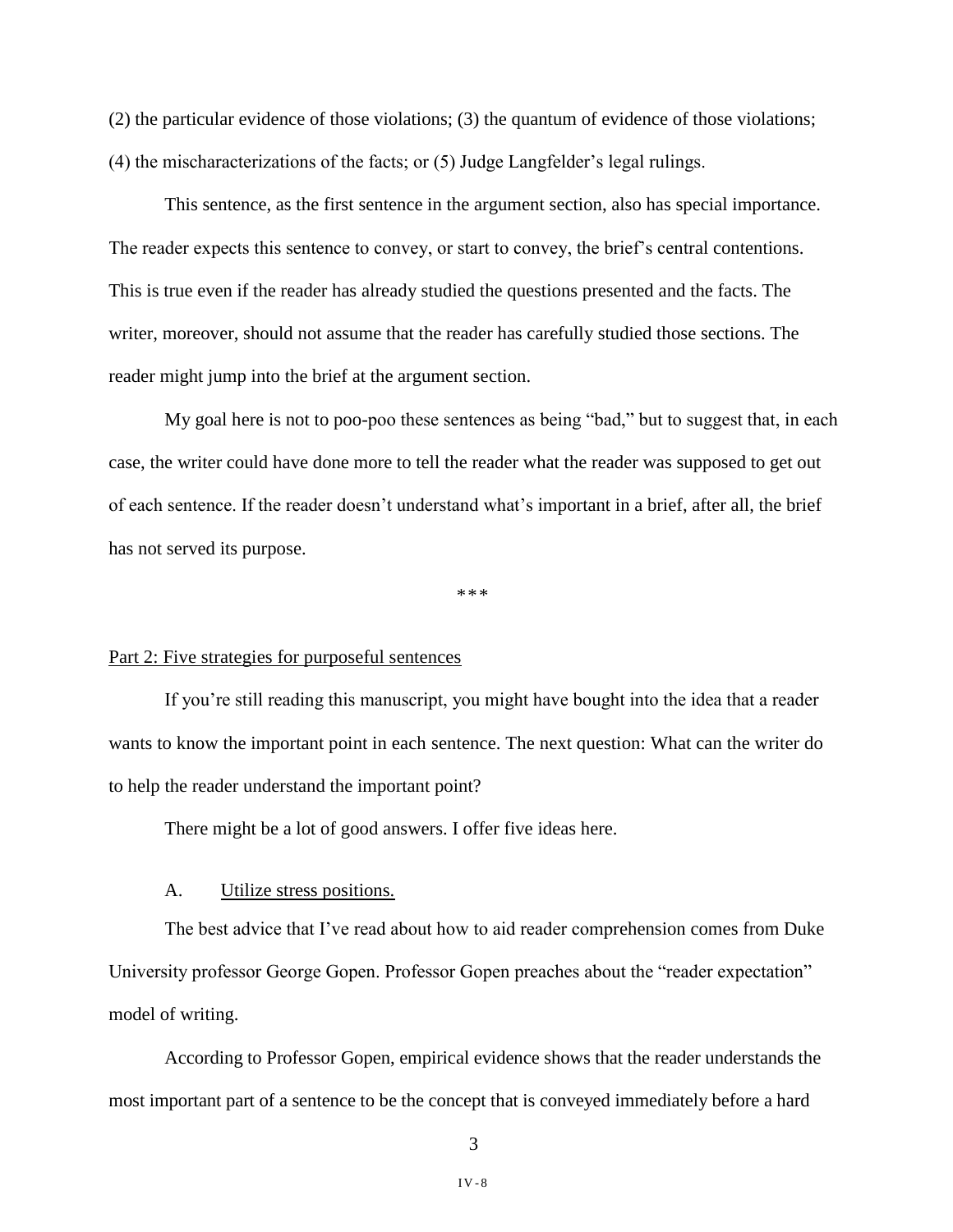stop in the sentence. He calls each hard stop a "stress position." The most common stress position is the period. The semicolon, colon, and em-dash are also stress positions.

To see how stress positions work in the reader-expectation model, let's return to the examples on page 2. The first example was this:

> There are thirty-one (31) townhouses located at Wedgeworth Cliffs in Sangamon County, with each building comprised of three (3) townhouse units per building, for a total of ninety-three (93) townhouse units building during the period in and about 2004 through and including 2007 ("Wedgeworth Cliffs Townhouses").

Professor Gopen's theory says that most readers of this sentence will think that the time period of 2004 through 2007 is the most important part of this sentence. It's hard to imagine, though, that this three-year time period is central to the appellate argument—unless maybe there's an issue about the statute of limitations or statute of repose.

Let's say that the case is about a governance dispute in the Wedgeworth Cliffs homeowners association, and that the number of townhouse units matters to how the association is governed. Applying the reader-expectation model, the sentence could be broken into multiple sentences:

> In 2014, the Wedgeworth Cliffs homeowners association amended its by-laws; the amendment passed by a single vote, 47-46. This appeal concerns the procedure that the association used to enact the amendment.

The stress positions in these sentences tell the reader that two things are important:

(a) the one-vote margin by which the bylaw passed, and (b) the bylaw amendment process itself.

Now let's say that the case is about a construction defect. The first sentence could be

redrafted as follows:

This appeal concerns a construction defect—a defect that has damaged nearly one-hundred townhouse units.

4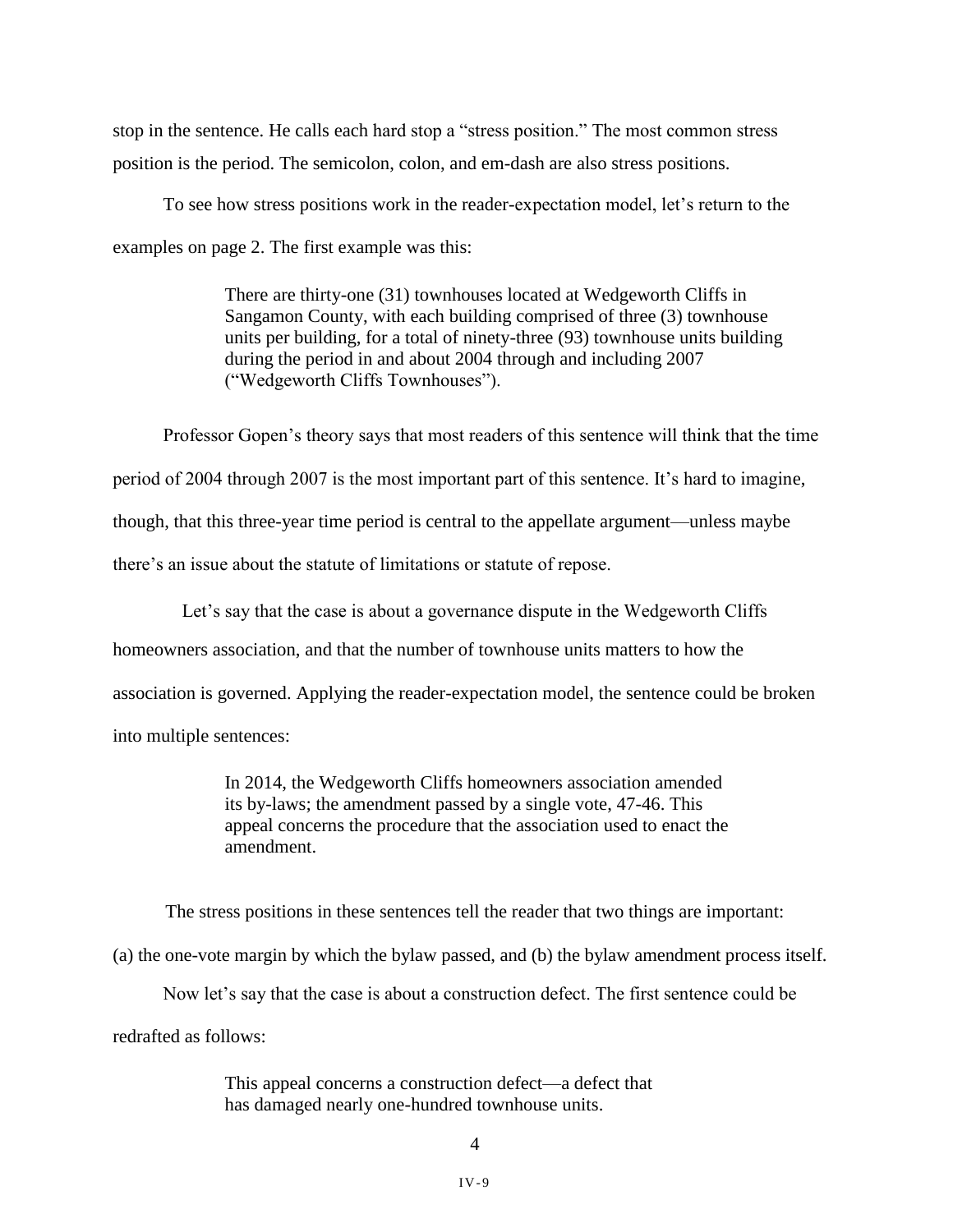Here again, the stress positions tell the reader what's important: (a) the defect, and

(b) the magnitude of the defect.

Lastly, let's return to the second example on page 2, which reads like this:

Faced with overwhelming evidence of its statutory violations, appellant Red Coach Inn mischaracterizes the facts in order to attack Judge Langfelder's multiple legal rulings.

Here's a revised draft with emphasis on stress positions:

This appeal by Red Coach seeks new rulings on issues of fact. The trial court's findings of fact, however, are all supported by competent evidence—the governing standard of review. Those facts, moreover, reflect straightforward violations of North Carolina's trade-secret and unfair-trade practices statute.

These stress positions tell the reader exactly what's important, including (a) the standard

of review, and (b) the relevant statutes.

As these examples show, employing the reader-expectation theory through the careful use

of stress positions can have a serious effect on what the reader understands to be important.

## B. Decide who the case (and sentence) is about.

The reader wants to know which concept in a sentence is the most important concept.

The reader, however, also wants to know who the sentence is about. In most cases, the reader

expects that the sentence is about the subject of the sentence. For example:

Behind the stellar pitching of Rick Sutcliffe and the timely hitting of Ryne Sandberg and Jody Davis, the Chicago Cubs edged the New York Mets and St. Louis Cardinals to win the 1984 National League East title.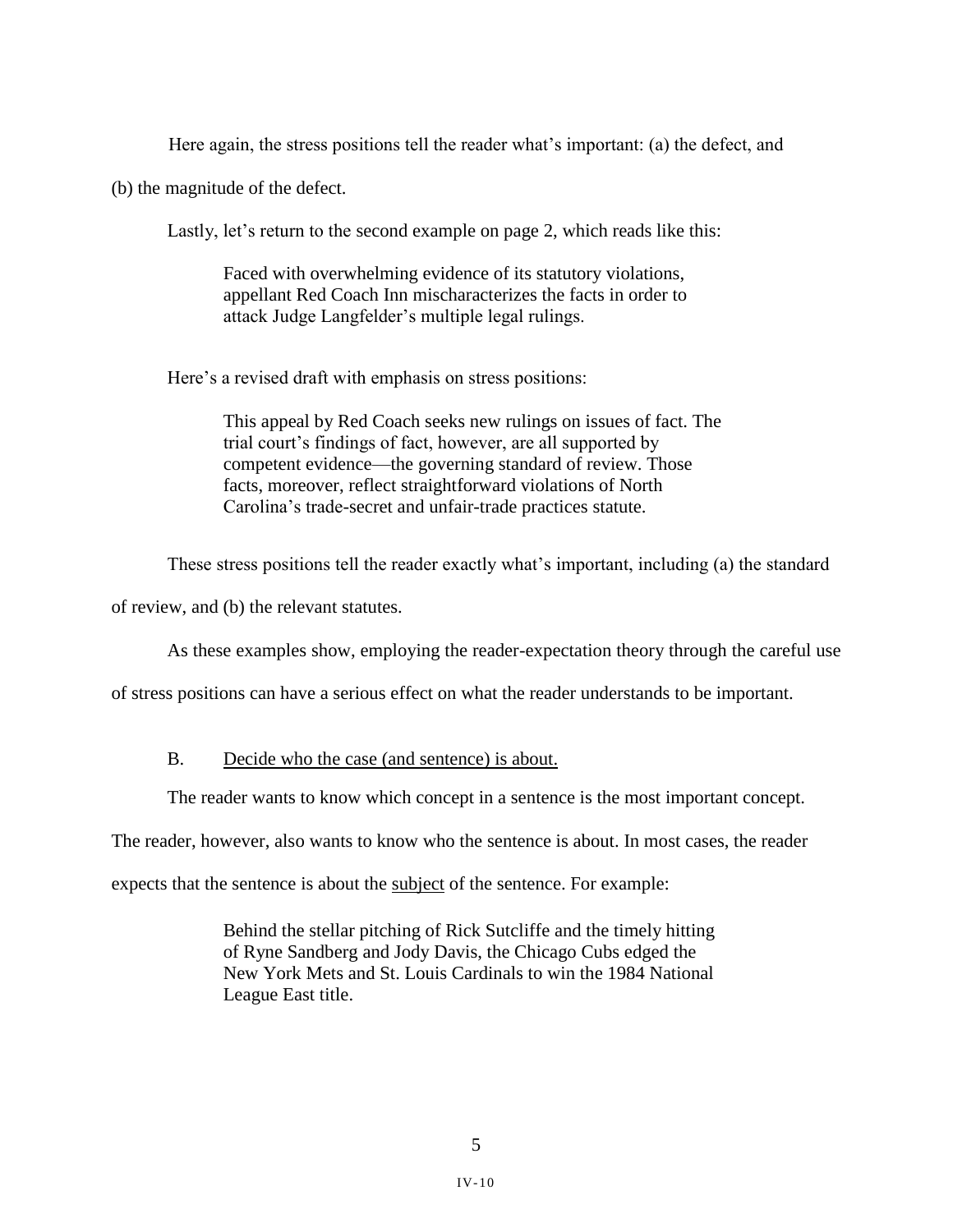This sentence is about the Cubs. It could have been about Rick Sutcliffe, Ryne Sandberg,

Jody Davis, the Cardinals, the Mets, the year 1984, or the National League East title. The stress position tells us that the most important concept is that the Cubs won the title.

What, though, if the writer really wanted to tell the reader about the heroic contributions of Sutcliffe, Sandberg, and Davis? Change the sentence:

> In 1984, three key players—pitcher Rick Sutcliffe, second baseman Ryne Sandberg, and catcher Jody Davis—led the Chicago Cubs to the National League East title.

This sentence is more about the players than it is about the team.

Note that, in both sentences, the most importance concept is the same: the Cubs won the

National League East title.

This concept can be powerful. Consider the following sentences in an appellate brief

about whether or not one party reasonably relied on another party's misrepresentation:

Isaiah Thomas, the chief salesman for PistonGuard, gave the presentation at Bullco's main office in Riverton. Thomas told the attendees, including Bullco's John Paxson, Bill Cartwright, and Stacey King, that Thomas's company could complete the required testing for Bullco's product in sixteen months.

These sentences are all about Thomas. He gave the presentation in Riverton. He talked

to Paxson, Cartwright, and King. He gave the sixteen-month forecast.

The appeal, however, isn't as much about Thomas as it is about who at Bullco reasonably

relied on the sixteen-month forecast. A change in sentence structure can clarify this point:

Bill Cartwright—one of Bullco's senior executives, and a fifteenyear industry veteran—sat in on the PistonGuard presentation. Cartwright listened carefully to the presenter, Isaiah Thomas. Cartwright specifically noted Thomas's statement that PistonGuard could complete testing on Bullco's product in only sixteen months.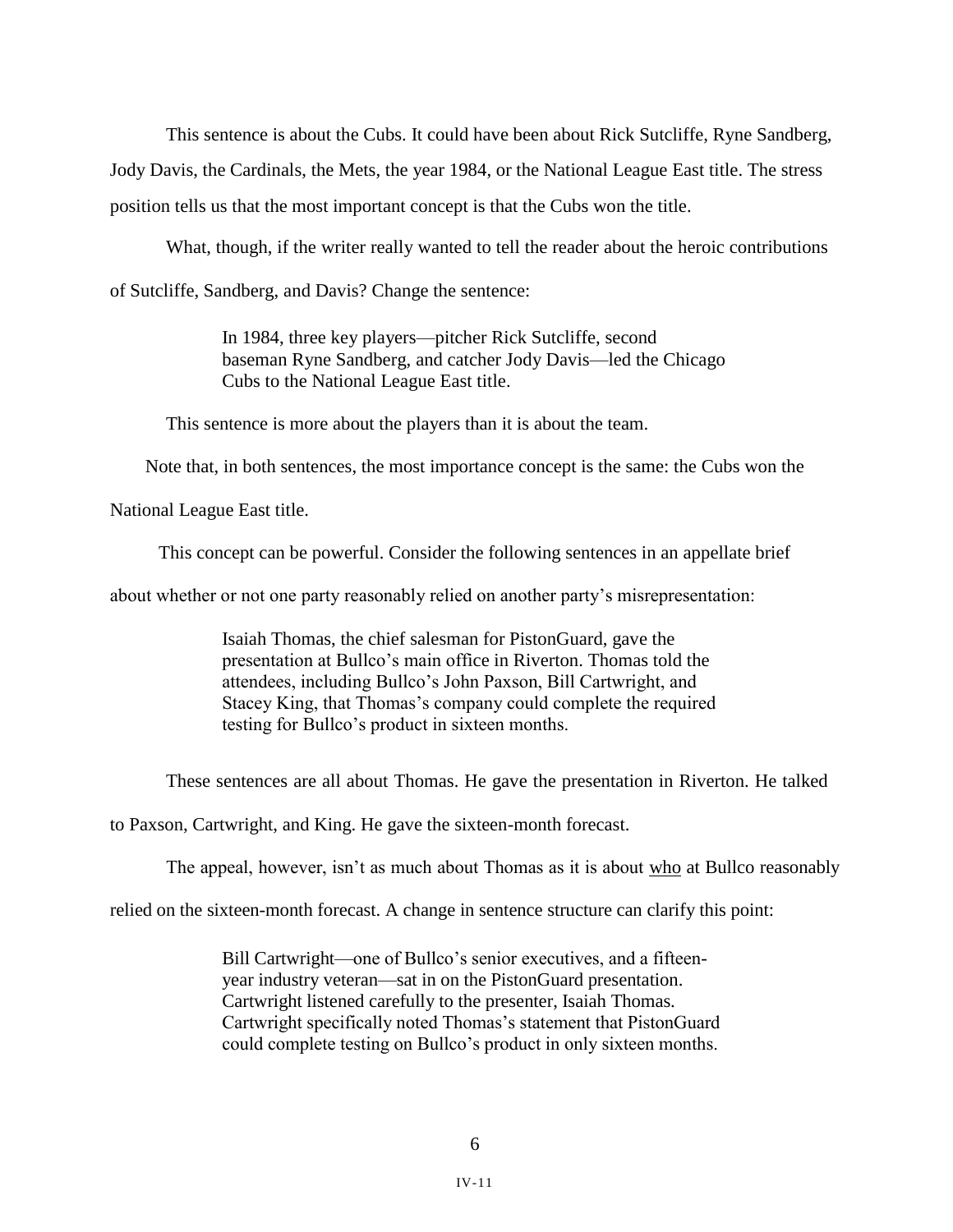That's a major change: These sentences are about Cartwright. Even more specifically, they're about Cartwright's experience and his careful attention to what Thomas told Cartwright. These sentences set up what's almost surely coming next in the brief: Cartwright's reasonable reliance on the sixteen-month representation.

In litigation especially, a reader expects a protagonist and an antagonist. You, as the writer, get to control the reader's expectations about exactly who the case is about.

## C. Create a roadmap

A writer can help a reader understand what's important by giving the reader a clear guide, at the start of the brief, and/or at the start of each section of the brief, about what's to come.

This sounds obvious enough, but my observation is that introductions to briefs don't always help the reader understand the brief's key points. What attributes, then, makes for a successful roadmap?

- A good roadmap gets to the essence. Think about how you would explain why you should win to someone who isn't a lawyer. Hone this reasoning into a few sentences; make these sentences your opening paragraph.
- A good roadmap is objective in tone. When focused on writing objectively, the writer is more likely to emphasize the points that a neutral reader would find persuasive.
- A good roadmap considers the reader's expectations on length. The primary consumers of an appellate brief are appellate judges and their law clerks. Those consumers are asked to read many briefs on a daily basis; they are therefore likely to be grateful for an introduction that summarizes the key arguments in a succinct fashion.

7

TV-12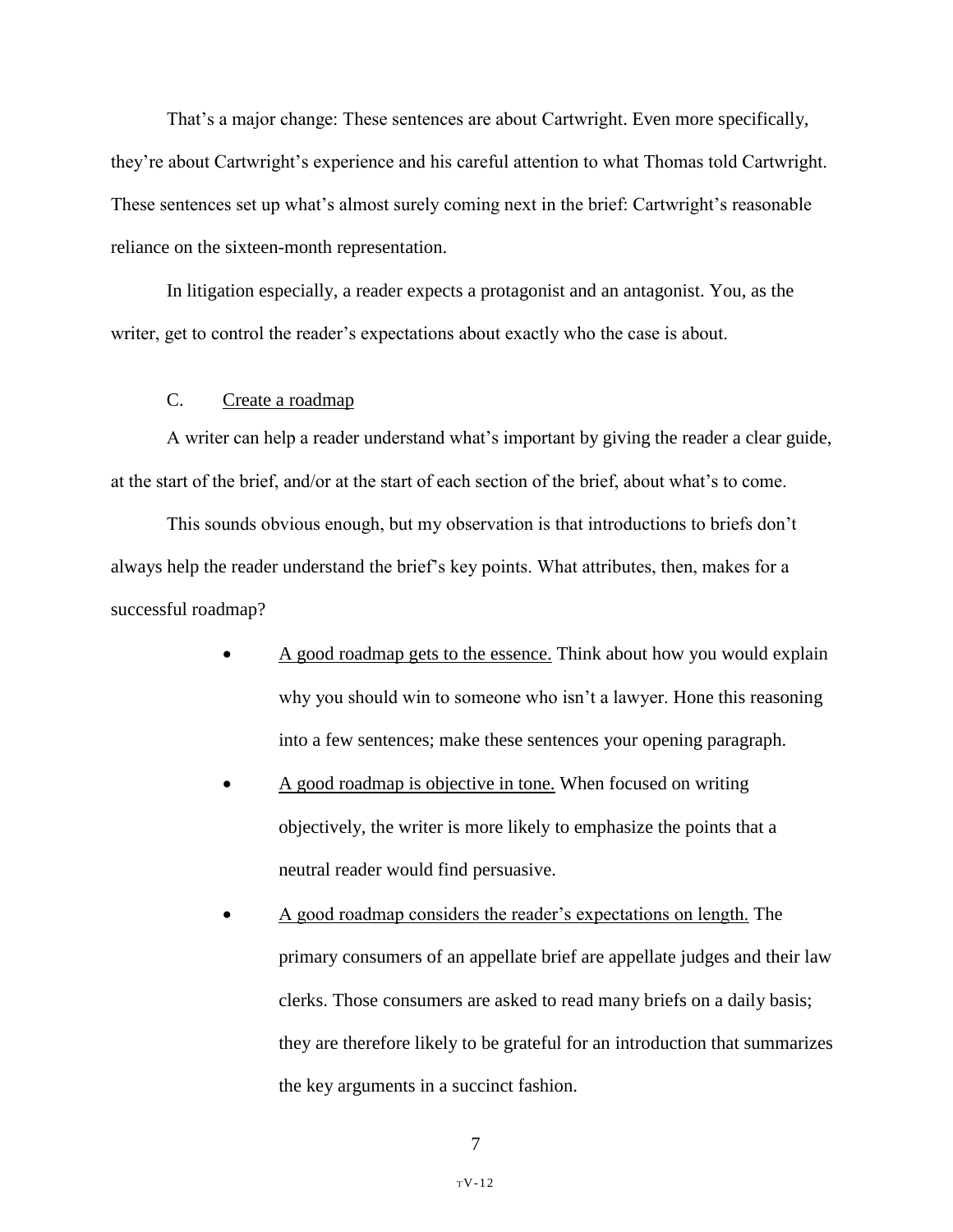• A good roadmap gives the reader the conclusion. When the reader is finished with your brief's introduction, the reader should know how you want the court to rule and why.

## D. Avoid obvious distractions.

Please read Judge Dietz's manuscript. His points have a common theme: a distracted

reader is a frustrated reader. A frustrated reader, in turn, is less likely to appreciate the points

that the writer is trying to convey.

I want to add three more distractions to Judge Dietz's excellent list. I add these

distractions because I see them so often repeated.

First, avoid—or at least be thoughtful about—acronyms and defined terms. They usually

make a sentence harder to read. For example:

In 1992, Steve Fuller and Matt Suhey entered into a joint venture. They called the venture Bear Logistics and Consulting, Inc. ("BLCI"). In early 1993, BLC signed a two-year lease for a storefront in White Oaks Mall ("the WOM Lease"). In June 1993, however, BLCI breached the WOM Lease.

Now try it this way:

In 1992, Steve Fuller and Matt Suhey entered into a joint venture; they called it Bear Logistics and Consulting. The company signed a two-year lease in early 1993 for a storefront in a Springfield mall. Just two months into the lease, however, Bear Logistics stopped paying its rent. The mall sued and obtained a judgment; this appeal concerns that judgment.

One thing to note in this example: The writer does not need to tell the reader that the

brief will refer to the company as "Bear Logistics." The reader knows that every reference to

Bear Logistics means "Bear Logistics and Consulting, Inc."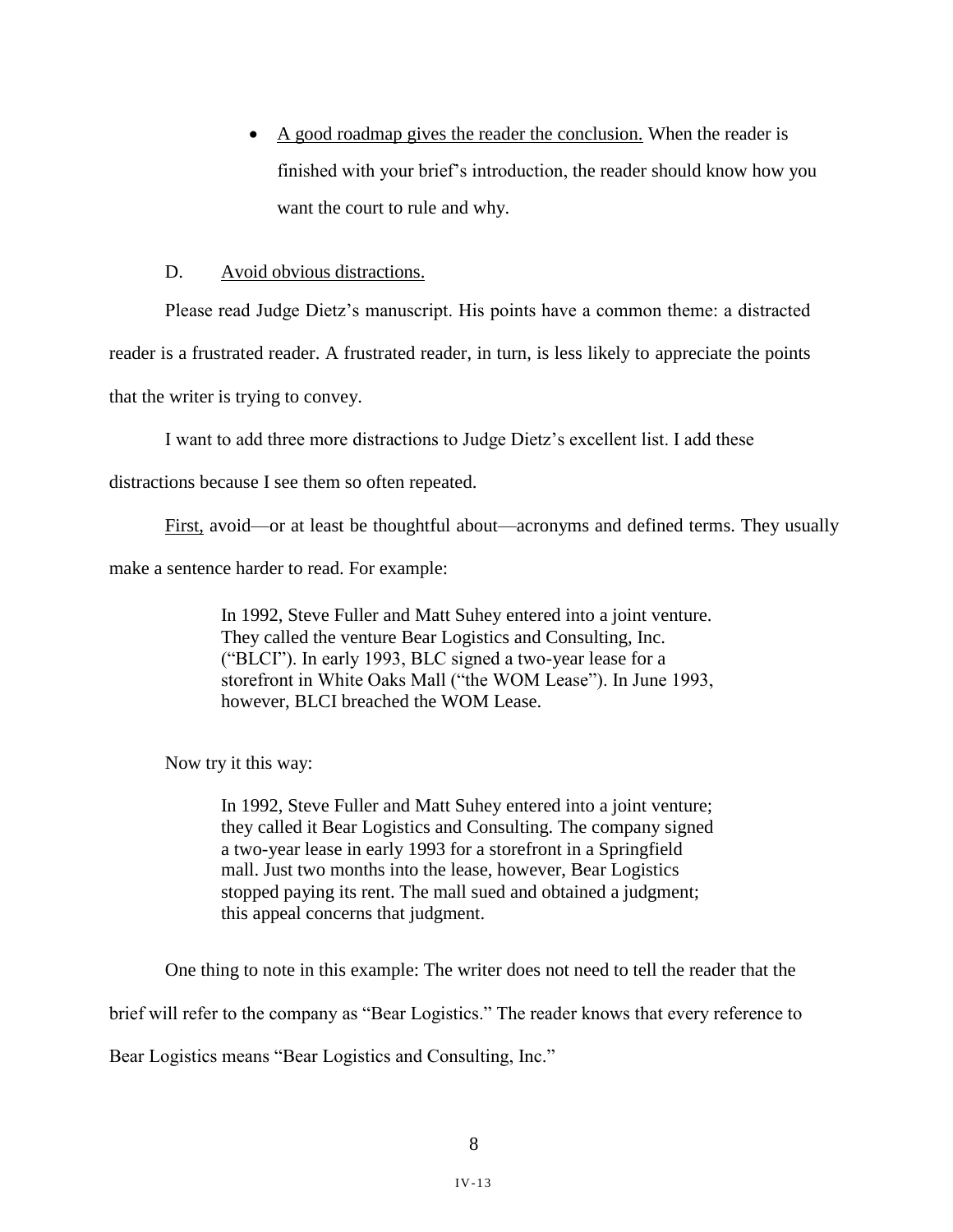Second, think very carefully before employing footnotes. A footnote, by its nature,

requires the reader to leave the current paragraph, engage at the bottom of the page, and then reengage in the paragraph.<sup>1</sup> That's a lot of work for the reader; more importantly, the reader might lose sight of the points being made in the textual paragraph.

Footnotes need not be eschewed entirely. A footnote might be a good place, for example, to tell the reader about a procedural point. The take-home message: A writer should be intentional about where a footnote is placed and whether the information in the footnote would be more appropriately placed in the text.

Third, use digestible titles for headings and subheadings. In an appellate brief, headings and subheadings create a table of contents—a critical document that serves as an outline for the reader. If the titles for the headings and subheadings are tough to follow, then the writer has converted the table of contents from an outline to a distracting mess.

Consider the following argument headings:

- THE TRIAL COURT ERRED BY ISSUING AN ORDER THAT DISMISSED THE COMPLAINT FOR FAILURE TO STATE A CLAIM WHEN THE FRAUD CLAIM IN THE COMPLAINT WAS PLEADED WITH PARTICULARITY AS REQUIRED BY RULE 9(b) OF THE NORTH CAROLINA RULES OF CIVIL PROCEDURE.
- THE COMPLAINT'S ALLEGATIONS ABOUT PISTONGUARD'S FALSE STATEMENTS SATISFY RULE 9(b).

Both argument headings get to the same place, but consider how much easier the second heading is to read. The reader of the second heading is likely to have a favorable impression of the writer; the writer got to the point and, in doing so, showed appreciation for the reader.

<sup>1</sup> See what I mean? It's distracting.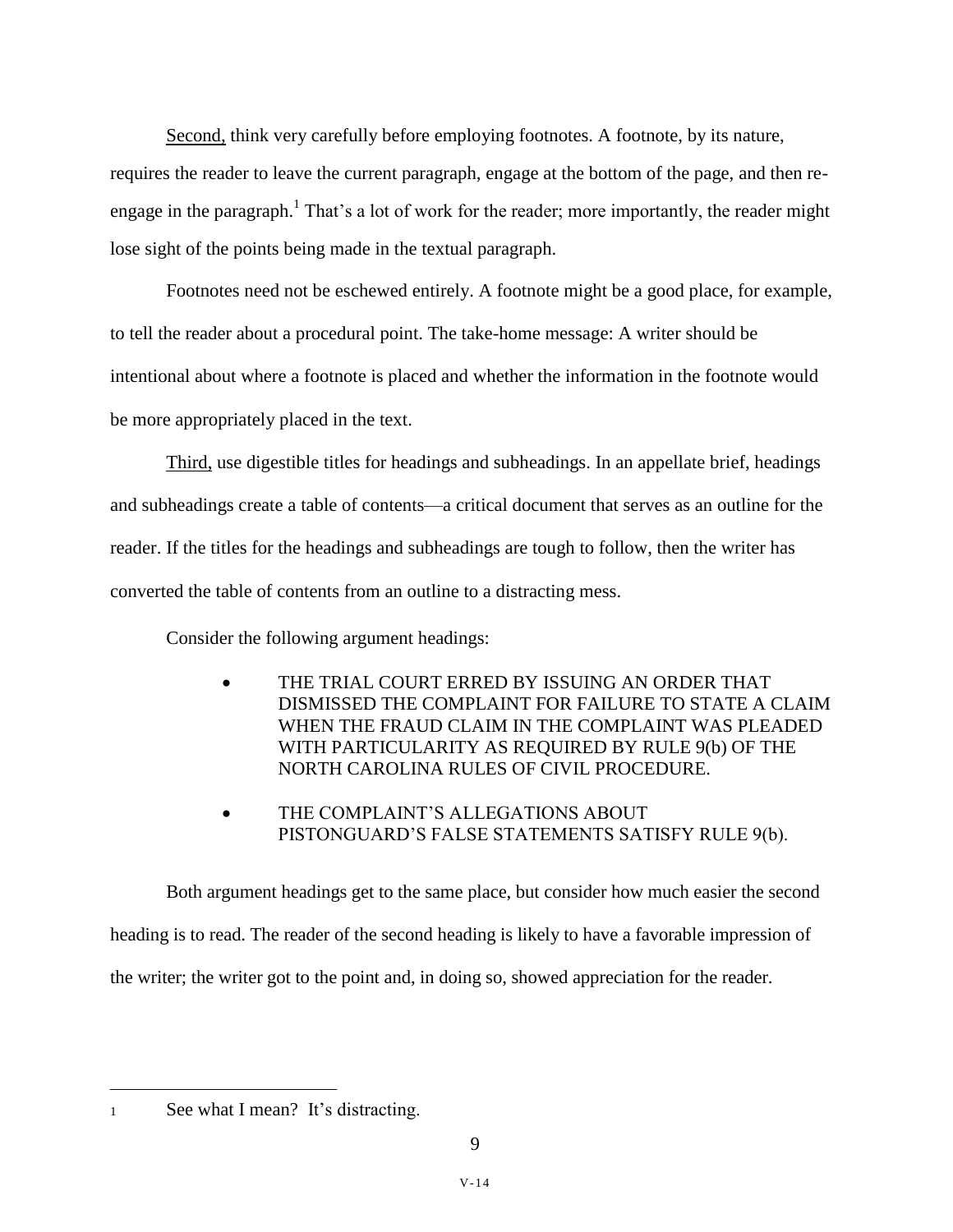# E. Be purposeful with parentheticals.

Parentheticals can be a helpful way to tell the reader about a case. Be cognizant, though, that a reader will treat material in a parenthetical as being less important than material in a textual sentence. See, e.g., Roenick v. Pittsburgh Penguins Hockey Club, L.P., 783 A.2d 991, 994 (Pa. 1991) (explaining that no reader would expect a writer to put critical points in a parenthetical). $^{2}$ 

Parentheticals, after all, cause the same problem as footnotes: they disturb the flow of the paragraph. In a paragraph, each sentence should link to the prior and subsequent sentence. A parenthetical is not really a sentence and, probably for that reason, is hard to link to other sentences. Placing a parenthetical in the middle of a sentence can cause maximal distraction.

Parentheticals are also distracting when they don't aid reader comprehension. For example:

> A claim for breach of contract requires the existence of an enforceable contract. Taylorville Metal Supply, Inc. v. West Lafayette Toolworks, 879 F.2d 501, 505 (7th Cir. 2001) (dismissing claim for breach of contract where complaint did not plead existence of enforceable contract).

This parenthetical tells the reader nothing. The sentence before the citation tells the reader the point that the writer was trying to communicate. The citation to the Taylorville Metal Supply<sup>3</sup> case tells the reader that  $Taylorville$  Metal Supply stands for the proposition in the preceding sentence. The parenthetical then repeats that very principle—for no reason!

<sup>2</sup> The Roenick case is not a real case. I made it up. This footnote is distracting, too.

<sup>3</sup> This is also not a real case. But this footnote is a real distraction.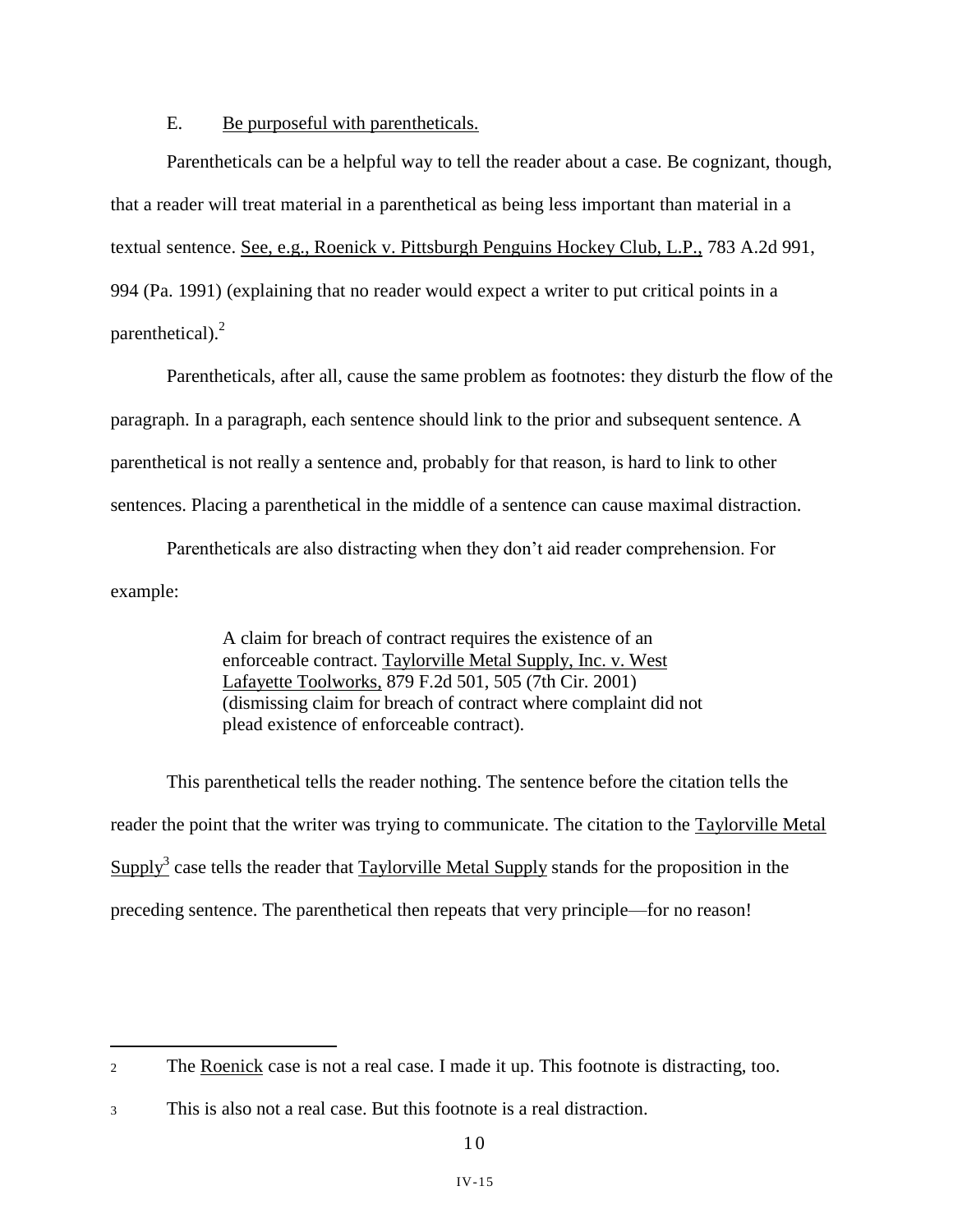What if Taylorville Metal Supply was an especially compelling case? Does that situation merit a parenthetical? No; it merits a textual discussion. The writer should tell the reader—in textual sentences—what the case is about, why it's important, and how it applies here.

Again, as with footnotes, this is not an admonition to avoid parentheticals. They can be useful at times. My point here is that, as with footnotes, the writer should be very purposeful about where and why a parenthetical would aid reader comprehension.

\*\*\*

#### Part 3: What gets in the way of purposeful sentences?

Finally, I want to address four reasons why so many sentences in appellate briefs (and other advocacy pieces) seem to lack purpose. A disclaimer: These reasons are my hunches; I have no empirical evidence to back them up.

## Theory No. 1: The writer feels compelled to share what he knows.

Some briefs seem designed to show the reader just how much the writer knows about the facts and the law. These briefs often feature lengthy fact and/or law sections, together with detailed fact discussions and lots of case citations.

To be fair, a writer might think that this strategy gains the reader's trust—a laudable goal. Battering the reader with non-essential facts, however, won't gain that trust. Instead, the reader will be confused about why he is being asked to digest so many facts. That confusion could lead to other, less helpful feelings about the writer.

I acknowledge the temptation to include a lot of facts and law in a brief. You worked really hard to learn those facts and find that law. You want to show the Court just how hard you worked. You might also want to show your client. It takes willpower to overcome these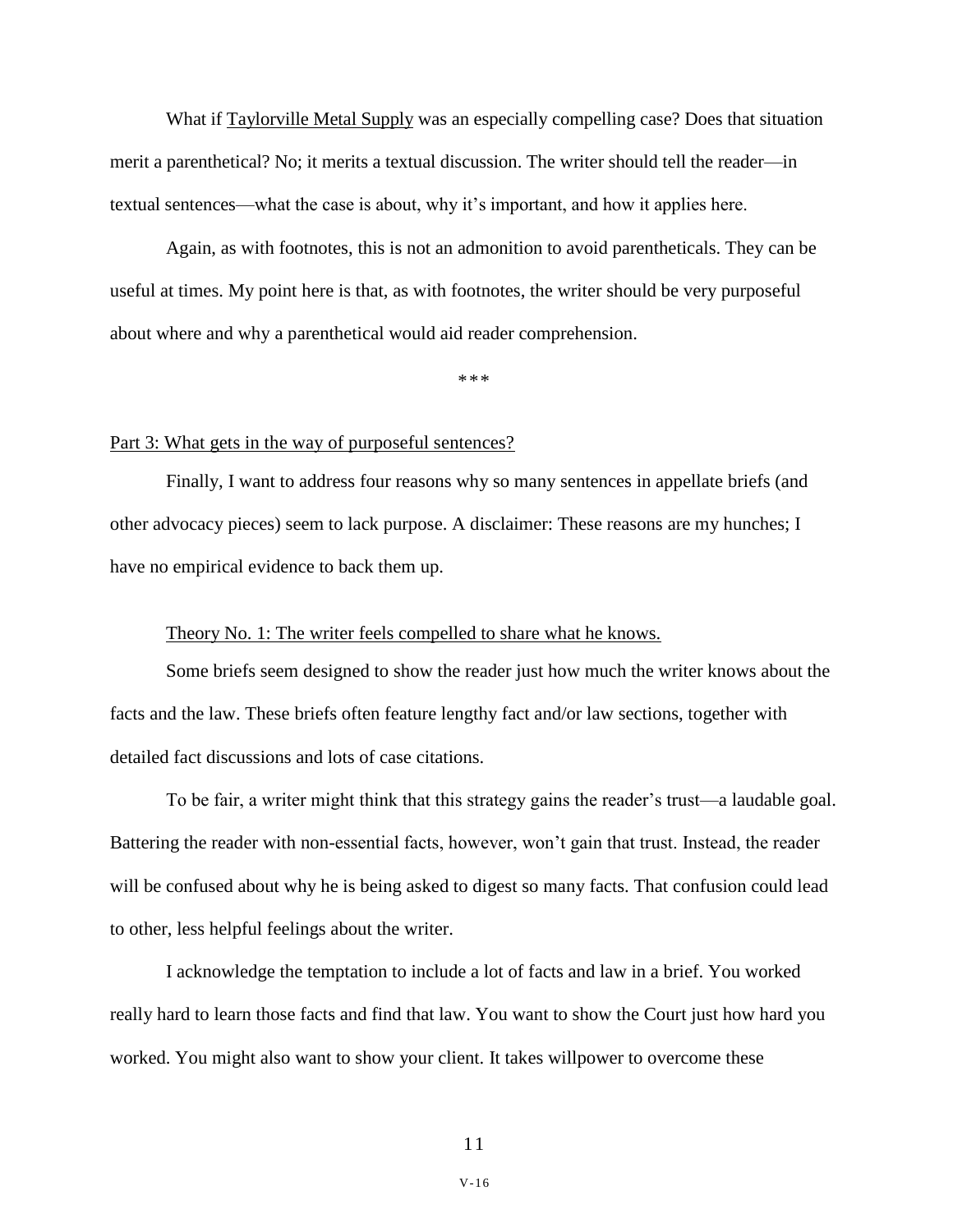temptations. Finding and exercising that willpower, however, will bring big benefits to your reader—and, therefore, your client.

## Theory No. 2: The writer wants to establish a narrative about the equities.

Some briefs work hard to show the reader that one party is good and the other party is bad. This approach is reasonable: in any story, everyone wants the good guys to win.

The problem, though, is that few cases involve only good guys and bad guys. Each side usually has some good and some bad. Judges and lawyers all know that. For these reasons, even if the writer uses a lot of space to cast a tale of good versus evil, those efforts will not gain much traction with the court.

Some briefs, unfortunately, take the good-versus-evil narrative further and attack the other side's litigation tactics. This strategy has even greater risk. The reader, after all, will probably ask, "How do the litigation maneuvers described in this brief affect the law that I'm supposed to apply here?"

In sum, sentences that seem focused on good-versus-evil narratives don't do the thing that judges likely value most: explain what the law is and how it applies.

## Theory No. 3: The writer wants to show that his arguments are really right.

Many briefs seem designed to show the reader just how correct the writer is. This strategy leads to sentences replete with adjective and adverbs, plus a lot of italics, underlining, or both. Though the reader might perceive these sentences to be exceptionally persuasive, they tend to have the opposite effect: The reader wonders why, if the facts and law are so clearly in the writer's favor, the writer strains so much to show why his client should win.

The use of adjective, adverbs, and emphasized terms also creates more confusion about which concepts in a sentence are most important.

1 2

V-17